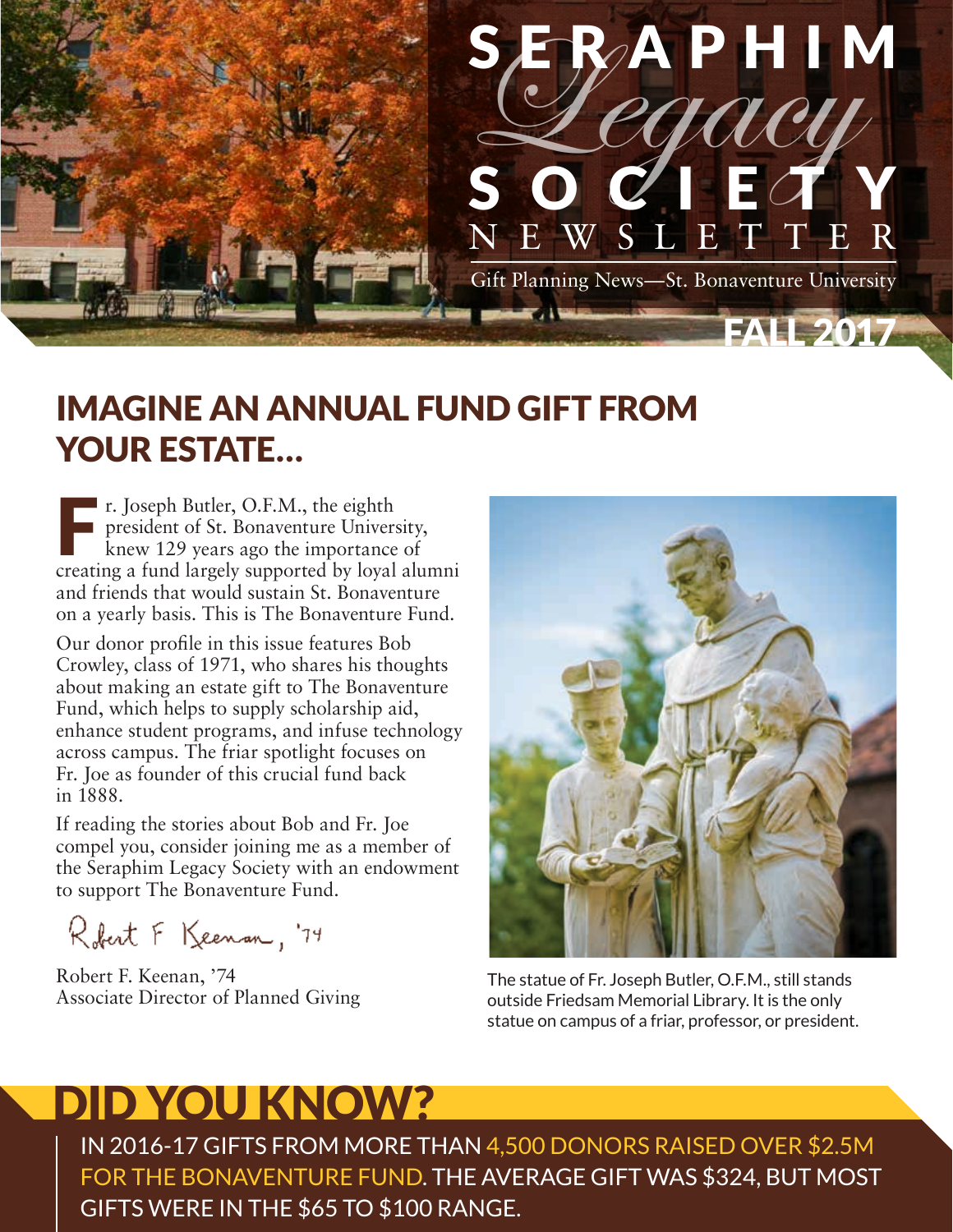### REMEMBERING HIS BONAVENTURE FAMILY



Bob Crowley Class of 1971

You might say Bob Crowley, Class of 1971, has always been connected to St. Bonaventure. "I remember listening to Bonaventure basketball games on the radio when I was a kid," Bob said. When it came time for college, Bob knew he wanted to attend St. Bonaventure ("Honestly, I never applied

anywhere else," he said). And through the years, Bob has volunteered on Bonaventure alumni boards and campaigns, even working for three years in the advancement office part-time after he retired. "I have been involved in a variety of ways at the University and I love it. Bonaventure is my family."

Bob credits the scholarship he received his freshman year for making his Bonaventure education possible. "I was so thankful for the scholarship and if I hadn't received it, I wouldn't have been able to attend Bonaventure," he said. "That's one reason why I decided to make gifts to the same scholarship fund that helped me when I was an undergrad. It is truly satisfying to give back to Bonaventure students so they can experience the same service-focused, values-based education that I benefited from."

These Bonaventure values—individual dignity, community and service to others—are characteristics Bob has carried with him all these years. "I serve on several nonprofit boards in my hometown. I also enjoy working with my fellow Bona alums on ways they can give back to the University. Recently, I have been working with some of my classmates as we approach our  $50<sup>th</sup>$ reunion year, discussing ways we can make unique gifts to mark this milestone."

One special way that Bob has decided to support his alma mater is through a gift in his will that endows The Bonaventure Fund. "I had set up a gift in my will to the University many years ago,"

2

Bob explained. "After working on The Bonaventure Fund and in the planned giving department with Bob Keenan, I realized the great need for unrestricted dollars. So, I decided that when I am gone, a portion of my estate will go to the unrestricted Bonaventure Fund.

"Bonaventure provides one of the best educations in the country," Bob continued. "Our students go out into the world prepared to make their own legacy. I am glad to be connected to that. My wife and I have two daughters and other family we have provided for in our estate plans. After any sort of life-changing event, we have reviewed our wills with our attorney and made revisions as needed. But the things that never change in my will are my family and Bonaventure, which is my family as well. I hope others who have a love for the University will consider an estate gift, too."

### **IN MEMORY OF A FRIAR**

#### **Fr. Joseph Butler, O.F.M. Eighth president of St. Bonaventure, 1887-1911**

In 1888, Fr. Joseph Butler, O.F.M., rallied 90 alumni to contribute \$2,700 to help

ensure the future of St. Bonaventure University. Today, his vision for fundraising continues through The Bonaventure Fund.

Affectionately known as "Fr. Joe," he served St. Bonaventure for more than 30 years—25 of those years as president.

Joseph Bloomer, the first alumni association president, described Fr. Joe's influence on students as "a strong oak tree," and Fr. Thomas Plassmann, O.F.M., called him "the idol of all students and all alumni."

A builder, Fr. Joe oversaw four major construction projects, the first of which was Alumni Hall. Built of stone and brick, much of the structure's \$10,000 cost was raised by alumni. The building was completed by the 1888 commencement exercises, and many alumni attended the ceremony. Their presence prompted the formation of the college's first organized alumni association.

You can help continue Fr. Joe's legacy through an estate gift to The Bonaventure Fund. For more information, please contact Robert Keenan, '74, Associate Director of Planned Giving, at (716) 375-2318 or rkeenan@sbu.edu.

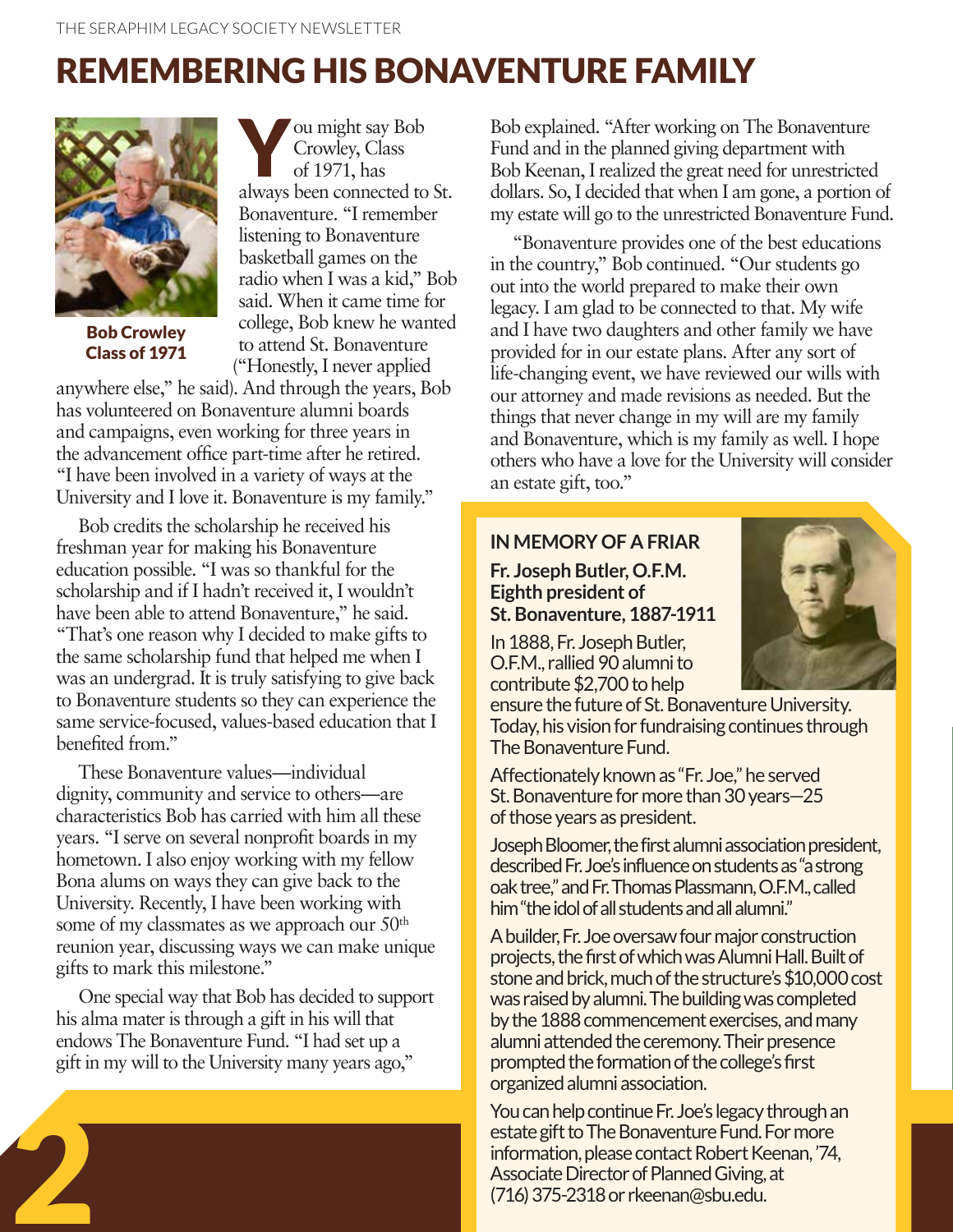# MAKE THE GIFT YOU WISH YOU COULD

O you wish it were possible to do more to<br>help St. Bonaventure University without<br>sacrificing your own security or that help St. Bonaventure University without sacrificing your own security or that of a loved one? You can, by using one of the following options.

Retirement Plan Assets. When you leave the balance of an IRA,  $401(k)$  or  $403(k)$  to your heirs, they must carefully manage the account to avoid losing its tax-deferred status and potentially triggering large income taxes and possible penalties. You can simplify matters for your loved ones by directing all or a portion of what remains in your retirement accounts to charities and leaving other more tax-favored assets to your heirs. Designating a charity as beneficiary of a retirement plan does not require you to change your will.

NOTE: If you are age 70½ or older, you can make a gift directly to St. Bonaventure from your traditional or Roth IRA completely free of federal income tax, up to \$100,000 per person per year. Giving in this way can be beneficial, especially if increases in income from withdrawals cause more of your Social Security benefits to be taxed. Additionally, your charitable IRA gift may count toward your required minimum distribution.

Life Insurance. Because of changes in your financial and family circumstances over the years, you may have life insurance policies that are no longer needed for their original purpose. They can be a good choice to fund charitable gifts.

To make a difference right away, you can give the paid up policy to St. Bonaventure now, or make a gift later by naming the University as the policy's beneficiary or contingent beneficiary. Either way, you do not have to change your will or estate plans.

Bank and Investment Accounts. In many states, it is possible to set up investment and bank accounts (such as checking and savings) in such a way that whatever remains becomes a charitable gift. The amount of the gift is exempt from probate and other estate administration requirements and is not subject to estate tax.

The above vehicles are just a few suggestions of how you can include St. Bonaventure in your estate plans. We would be happy to assist you and your advisors as you consider your charitable giving options. Contact Robert Keenan, '74, Associate Director of Planned Giving, at (716) 375-2318.

### JOIN THE SERAPHIM LEGACY SOCIETY

The Seraphim Legacy Society honors alumni and friends who preserve and pass on the St. Bonaventure promise through a gift in their long-range estate plans. If you have included St. Bonaventure in your will or other estate plans, we cordially invite you to join the Seraphim Legacy Society so we may recognize your generosity. If you would like to learn more about how to make a legacy gift to St. Bonaventure in your will, trust or other plans, please return the enclosed card or contact Robert Keenan, '74, Associate Director of Planned Giving, at (716) 375-2318.